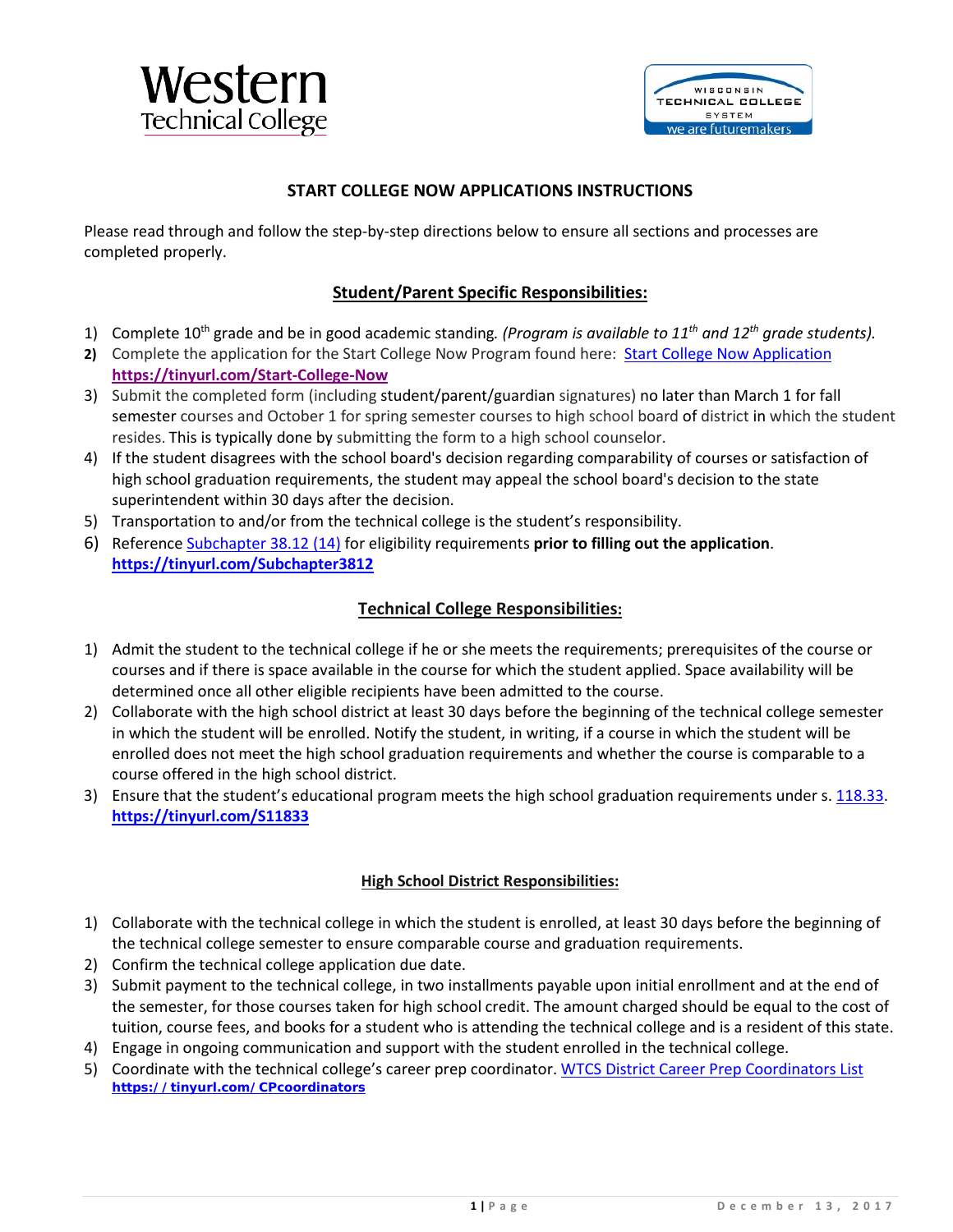



# **START COLLEGE NOW APPLICATION**

|                                                                                                                                                                                                                                                                                                      | <b>I. STUDENT INFORMATION</b><br>This section completed by student / parent                                                                                                                                                                                                                                                   |                       |  |                                                                                                   |                                     |                                                       |    |                                                        |                             |  |
|------------------------------------------------------------------------------------------------------------------------------------------------------------------------------------------------------------------------------------------------------------------------------------------------------|-------------------------------------------------------------------------------------------------------------------------------------------------------------------------------------------------------------------------------------------------------------------------------------------------------------------------------|-----------------------|--|---------------------------------------------------------------------------------------------------|-------------------------------------|-------------------------------------------------------|----|--------------------------------------------------------|-----------------------------|--|
| Student Name First, Middle, Last                                                                                                                                                                                                                                                                     |                                                                                                                                                                                                                                                                                                                               |                       |  |                                                                                                   |                                     | Student's Birthdate Mo./Day/Yr.                       |    | Gender                                                 |                             |  |
|                                                                                                                                                                                                                                                                                                      |                                                                                                                                                                                                                                                                                                                               |                       |  |                                                                                                   |                                     |                                                       |    | M   F                                                  | Other $\Box$                |  |
| Parent/Guardian Name First, Last                                                                                                                                                                                                                                                                     |                                                                                                                                                                                                                                                                                                                               |                       |  |                                                                                                   |                                     |                                                       |    |                                                        |                             |  |
| Address Street, City, State, Zip, County                                                                                                                                                                                                                                                             |                                                                                                                                                                                                                                                                                                                               |                       |  |                                                                                                   |                                     |                                                       |    |                                                        |                             |  |
| Student Phone Area/No.                                                                                                                                                                                                                                                                               |                                                                                                                                                                                                                                                                                                                               | <b>Student Email</b>  |  |                                                                                                   |                                     |                                                       |    |                                                        |                             |  |
| Parent/Guardian Phone Area/No.                                                                                                                                                                                                                                                                       |                                                                                                                                                                                                                                                                                                                               | Parent/Guardian Email |  |                                                                                                   |                                     |                                                       |    |                                                        |                             |  |
| High School Student Attends & Projected Graduation Year                                                                                                                                                                                                                                              |                                                                                                                                                                                                                                                                                                                               |                       |  | School District in Which Student Resides                                                          |                                     |                                                       |    |                                                        |                             |  |
| Technical College to Which You Are Applying to                                                                                                                                                                                                                                                       |                                                                                                                                                                                                                                                                                                                               |                       |  | Grade Student Will be in When Taking<br><b>These Courses</b><br>$\overline{\phantom{0}}$ 11<br>12 |                                     |                                                       |    | Number of College Credits Earned<br>to Date            |                             |  |
| Spring<br>Year 20XX<br>Fall<br>Semester for which applying:                                                                                                                                                                                                                                          |                                                                                                                                                                                                                                                                                                                               |                       |  |                                                                                                   |                                     |                                                       |    | <b>II. BOARD ACTION</b><br>Completed by HS<br>district |                             |  |
| <b>Check if</b><br><b>Alternate</b>                                                                                                                                                                                                                                                                  | <b>Technical College Course Name</b>                                                                                                                                                                                                                                                                                          |                       |  | <b>Technical</b><br><b>College Course</b><br><b>Number</b>                                        | No. of<br>College<br><b>Credits</b> | <b>Comparable HS</b><br><b>Course Offered?</b><br>Yes | No | Approved<br>for HS<br><b>Credit</b>                    | No. of HS<br><b>Credits</b> |  |
|                                                                                                                                                                                                                                                                                                      |                                                                                                                                                                                                                                                                                                                               |                       |  |                                                                                                   |                                     |                                                       |    |                                                        |                             |  |
|                                                                                                                                                                                                                                                                                                      |                                                                                                                                                                                                                                                                                                                               |                       |  |                                                                                                   |                                     |                                                       |    |                                                        |                             |  |
|                                                                                                                                                                                                                                                                                                      |                                                                                                                                                                                                                                                                                                                               |                       |  |                                                                                                   |                                     |                                                       |    |                                                        |                             |  |
|                                                                                                                                                                                                                                                                                                      |                                                                                                                                                                                                                                                                                                                               |                       |  |                                                                                                   |                                     |                                                       |    |                                                        |                             |  |
|                                                                                                                                                                                                                                                                                                      |                                                                                                                                                                                                                                                                                                                               |                       |  |                                                                                                   |                                     |                                                       |    |                                                        |                             |  |
|                                                                                                                                                                                                                                                                                                      |                                                                                                                                                                                                                                                                                                                               |                       |  |                                                                                                   |                                     |                                                       |    |                                                        |                             |  |
|                                                                                                                                                                                                                                                                                                      |                                                                                                                                                                                                                                                                                                                               |                       |  |                                                                                                   |                                     |                                                       |    |                                                        |                             |  |
| III. STUDENT & PARENT / GUARDIAN SIGNATURES<br>This section completed by student / parent                                                                                                                                                                                                            |                                                                                                                                                                                                                                                                                                                               |                       |  |                                                                                                   |                                     |                                                       |    |                                                        |                             |  |
|                                                                                                                                                                                                                                                                                                      | STUDENT SIGNATURE-IN SIGNING THIS DOCUMENT, I acknowledge the following:<br>. I understand and will comply with the assurances and conditions outlined in "Student/Parent Specific Responsibilities" and Subchapter 38.12 (14).<br>. I authorize the high school and technical college to share course and grade information. |                       |  |                                                                                                   |                                     |                                                       |    |                                                        |                             |  |
| Date Signed Mo./Day/Yr.<br>Student Signature Required                                                                                                                                                                                                                                                |                                                                                                                                                                                                                                                                                                                               |                       |  |                                                                                                   |                                     |                                                       |    |                                                        |                             |  |
| ➤                                                                                                                                                                                                                                                                                                    |                                                                                                                                                                                                                                                                                                                               |                       |  |                                                                                                   |                                     |                                                       |    |                                                        |                             |  |
| PARENT/GUARDIAN SIGNATURE-Required if student is under 18.<br>• I understand and will comply with the assurances and conditions outlined in "Student/Parent Specific Responsibilities" and Subchapter 38.12 (14)<br>• I authorize the high school and college to share course and grade information. |                                                                                                                                                                                                                                                                                                                               |                       |  |                                                                                                   |                                     |                                                       |    |                                                        |                             |  |
| Parent/Guardian Signature Required                                                                                                                                                                                                                                                                   |                                                                                                                                                                                                                                                                                                                               |                       |  |                                                                                                   |                                     |                                                       |    | Date Signed Mo./Day/Yr.                                |                             |  |
| ➤                                                                                                                                                                                                                                                                                                    |                                                                                                                                                                                                                                                                                                                               |                       |  |                                                                                                   |                                     |                                                       |    |                                                        |                             |  |
|                                                                                                                                                                                                                                                                                                      |                                                                                                                                                                                                                                                                                                                               |                       |  |                                                                                                   |                                     |                                                       |    |                                                        |                             |  |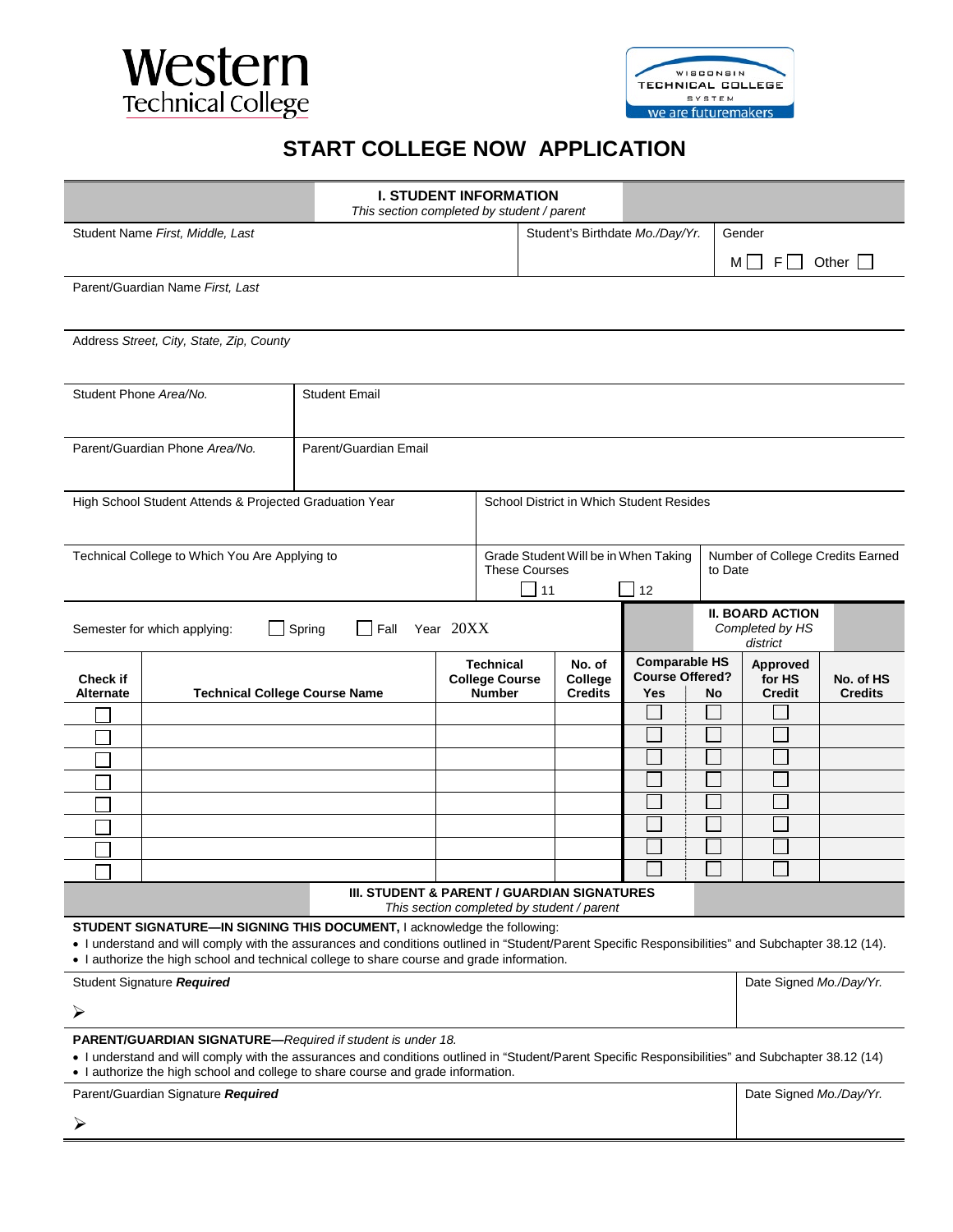| Student Name First, Middle, Last<br><b>V. HIGH SCHOOL BOARD APPROVAL</b><br>This section completed by district<br>Named student is approved to enroll for courses marked "Approved" in Section II:<br>  Yes<br>No. If no, indicate reason for denial:<br>Check if student has a record of disciplinary issues.<br>Phone Area/No.<br>Name of High School Board Approval Authority<br>High School Board Approval Authority Signature<br>Date Signed Mo./Day/Yr.<br>➤<br><b>VI. TECHNICAL COLLEGE APPROVAL</b><br>This section completed by college<br>No. of<br>College<br>Course Code(s) /<br><b>District</b><br><b>Credits</b><br>Name of Course(s) in Which Student is Enrolled<br>Number(s)<br>Approved?<br>No<br>Yes<br>Yes<br><b>No</b><br>Yes<br>No<br>Yes<br>No<br>Yes<br>No<br>Yes<br>No<br>Yes<br>No<br>$\sim$<br>No<br>Yes<br>I CERTIFY that the above-named student is eligible to attend the course(s) listed in Section VI and that all these courses<br>are nonsectarian in content. The student will be notified of college admission policies/criteria and record disclosure<br>Eligible to enroll<br>provisions. The technical college agrees to provide the school district with grade information (and attendance information<br>upon request).<br>I CERTIFY that the above-named student is not eligible to enroll in and/or attend the course(s) listed in Section VI. The<br>Not eligible to enroll<br>student will be notified of the reasons for ineligibility.<br>Phone Area/No.<br>Name of Technical College Representative and Title<br>Email<br>Technical College Representative Signature<br>Date Signed Mo./Day/Yr.<br>⋗<br><b>VII. APPEALS</b><br>Appeals of school board decision: A student may appeal a school board decision regarding awarding of high school credit or course<br>comparability to the State Superintendent within 30 days of the board's decision. | <b>IV. STUDENT NAME</b><br>This section completed by student / parent |  |  |  |  |  |  |  |  |  |
|--------------------------------------------------------------------------------------------------------------------------------------------------------------------------------------------------------------------------------------------------------------------------------------------------------------------------------------------------------------------------------------------------------------------------------------------------------------------------------------------------------------------------------------------------------------------------------------------------------------------------------------------------------------------------------------------------------------------------------------------------------------------------------------------------------------------------------------------------------------------------------------------------------------------------------------------------------------------------------------------------------------------------------------------------------------------------------------------------------------------------------------------------------------------------------------------------------------------------------------------------------------------------------------------------------------------------------------------------------------------------------------------------------------------------------------------------------------------------------------------------------------------------------------------------------------------------------------------------------------------------------------------------------------------------------------------------------------------------------------------------------------------------------------------------------------------------------------------------------------------------------------------------------|-----------------------------------------------------------------------|--|--|--|--|--|--|--|--|--|
|                                                                                                                                                                                                                                                                                                                                                                                                                                                                                                                                                                                                                                                                                                                                                                                                                                                                                                                                                                                                                                                                                                                                                                                                                                                                                                                                                                                                                                                                                                                                                                                                                                                                                                                                                                                                                                                                                                        |                                                                       |  |  |  |  |  |  |  |  |  |
|                                                                                                                                                                                                                                                                                                                                                                                                                                                                                                                                                                                                                                                                                                                                                                                                                                                                                                                                                                                                                                                                                                                                                                                                                                                                                                                                                                                                                                                                                                                                                                                                                                                                                                                                                                                                                                                                                                        |                                                                       |  |  |  |  |  |  |  |  |  |
|                                                                                                                                                                                                                                                                                                                                                                                                                                                                                                                                                                                                                                                                                                                                                                                                                                                                                                                                                                                                                                                                                                                                                                                                                                                                                                                                                                                                                                                                                                                                                                                                                                                                                                                                                                                                                                                                                                        |                                                                       |  |  |  |  |  |  |  |  |  |
|                                                                                                                                                                                                                                                                                                                                                                                                                                                                                                                                                                                                                                                                                                                                                                                                                                                                                                                                                                                                                                                                                                                                                                                                                                                                                                                                                                                                                                                                                                                                                                                                                                                                                                                                                                                                                                                                                                        |                                                                       |  |  |  |  |  |  |  |  |  |
|                                                                                                                                                                                                                                                                                                                                                                                                                                                                                                                                                                                                                                                                                                                                                                                                                                                                                                                                                                                                                                                                                                                                                                                                                                                                                                                                                                                                                                                                                                                                                                                                                                                                                                                                                                                                                                                                                                        |                                                                       |  |  |  |  |  |  |  |  |  |
|                                                                                                                                                                                                                                                                                                                                                                                                                                                                                                                                                                                                                                                                                                                                                                                                                                                                                                                                                                                                                                                                                                                                                                                                                                                                                                                                                                                                                                                                                                                                                                                                                                                                                                                                                                                                                                                                                                        |                                                                       |  |  |  |  |  |  |  |  |  |
|                                                                                                                                                                                                                                                                                                                                                                                                                                                                                                                                                                                                                                                                                                                                                                                                                                                                                                                                                                                                                                                                                                                                                                                                                                                                                                                                                                                                                                                                                                                                                                                                                                                                                                                                                                                                                                                                                                        |                                                                       |  |  |  |  |  |  |  |  |  |
|                                                                                                                                                                                                                                                                                                                                                                                                                                                                                                                                                                                                                                                                                                                                                                                                                                                                                                                                                                                                                                                                                                                                                                                                                                                                                                                                                                                                                                                                                                                                                                                                                                                                                                                                                                                                                                                                                                        |                                                                       |  |  |  |  |  |  |  |  |  |
|                                                                                                                                                                                                                                                                                                                                                                                                                                                                                                                                                                                                                                                                                                                                                                                                                                                                                                                                                                                                                                                                                                                                                                                                                                                                                                                                                                                                                                                                                                                                                                                                                                                                                                                                                                                                                                                                                                        |                                                                       |  |  |  |  |  |  |  |  |  |
|                                                                                                                                                                                                                                                                                                                                                                                                                                                                                                                                                                                                                                                                                                                                                                                                                                                                                                                                                                                                                                                                                                                                                                                                                                                                                                                                                                                                                                                                                                                                                                                                                                                                                                                                                                                                                                                                                                        |                                                                       |  |  |  |  |  |  |  |  |  |
|                                                                                                                                                                                                                                                                                                                                                                                                                                                                                                                                                                                                                                                                                                                                                                                                                                                                                                                                                                                                                                                                                                                                                                                                                                                                                                                                                                                                                                                                                                                                                                                                                                                                                                                                                                                                                                                                                                        |                                                                       |  |  |  |  |  |  |  |  |  |
|                                                                                                                                                                                                                                                                                                                                                                                                                                                                                                                                                                                                                                                                                                                                                                                                                                                                                                                                                                                                                                                                                                                                                                                                                                                                                                                                                                                                                                                                                                                                                                                                                                                                                                                                                                                                                                                                                                        |                                                                       |  |  |  |  |  |  |  |  |  |
|                                                                                                                                                                                                                                                                                                                                                                                                                                                                                                                                                                                                                                                                                                                                                                                                                                                                                                                                                                                                                                                                                                                                                                                                                                                                                                                                                                                                                                                                                                                                                                                                                                                                                                                                                                                                                                                                                                        |                                                                       |  |  |  |  |  |  |  |  |  |
|                                                                                                                                                                                                                                                                                                                                                                                                                                                                                                                                                                                                                                                                                                                                                                                                                                                                                                                                                                                                                                                                                                                                                                                                                                                                                                                                                                                                                                                                                                                                                                                                                                                                                                                                                                                                                                                                                                        |                                                                       |  |  |  |  |  |  |  |  |  |
|                                                                                                                                                                                                                                                                                                                                                                                                                                                                                                                                                                                                                                                                                                                                                                                                                                                                                                                                                                                                                                                                                                                                                                                                                                                                                                                                                                                                                                                                                                                                                                                                                                                                                                                                                                                                                                                                                                        |                                                                       |  |  |  |  |  |  |  |  |  |
|                                                                                                                                                                                                                                                                                                                                                                                                                                                                                                                                                                                                                                                                                                                                                                                                                                                                                                                                                                                                                                                                                                                                                                                                                                                                                                                                                                                                                                                                                                                                                                                                                                                                                                                                                                                                                                                                                                        |                                                                       |  |  |  |  |  |  |  |  |  |
|                                                                                                                                                                                                                                                                                                                                                                                                                                                                                                                                                                                                                                                                                                                                                                                                                                                                                                                                                                                                                                                                                                                                                                                                                                                                                                                                                                                                                                                                                                                                                                                                                                                                                                                                                                                                                                                                                                        |                                                                       |  |  |  |  |  |  |  |  |  |
|                                                                                                                                                                                                                                                                                                                                                                                                                                                                                                                                                                                                                                                                                                                                                                                                                                                                                                                                                                                                                                                                                                                                                                                                                                                                                                                                                                                                                                                                                                                                                                                                                                                                                                                                                                                                                                                                                                        |                                                                       |  |  |  |  |  |  |  |  |  |
|                                                                                                                                                                                                                                                                                                                                                                                                                                                                                                                                                                                                                                                                                                                                                                                                                                                                                                                                                                                                                                                                                                                                                                                                                                                                                                                                                                                                                                                                                                                                                                                                                                                                                                                                                                                                                                                                                                        |                                                                       |  |  |  |  |  |  |  |  |  |
|                                                                                                                                                                                                                                                                                                                                                                                                                                                                                                                                                                                                                                                                                                                                                                                                                                                                                                                                                                                                                                                                                                                                                                                                                                                                                                                                                                                                                                                                                                                                                                                                                                                                                                                                                                                                                                                                                                        |                                                                       |  |  |  |  |  |  |  |  |  |
|                                                                                                                                                                                                                                                                                                                                                                                                                                                                                                                                                                                                                                                                                                                                                                                                                                                                                                                                                                                                                                                                                                                                                                                                                                                                                                                                                                                                                                                                                                                                                                                                                                                                                                                                                                                                                                                                                                        |                                                                       |  |  |  |  |  |  |  |  |  |
|                                                                                                                                                                                                                                                                                                                                                                                                                                                                                                                                                                                                                                                                                                                                                                                                                                                                                                                                                                                                                                                                                                                                                                                                                                                                                                                                                                                                                                                                                                                                                                                                                                                                                                                                                                                                                                                                                                        |                                                                       |  |  |  |  |  |  |  |  |  |
|                                                                                                                                                                                                                                                                                                                                                                                                                                                                                                                                                                                                                                                                                                                                                                                                                                                                                                                                                                                                                                                                                                                                                                                                                                                                                                                                                                                                                                                                                                                                                                                                                                                                                                                                                                                                                                                                                                        |                                                                       |  |  |  |  |  |  |  |  |  |
|                                                                                                                                                                                                                                                                                                                                                                                                                                                                                                                                                                                                                                                                                                                                                                                                                                                                                                                                                                                                                                                                                                                                                                                                                                                                                                                                                                                                                                                                                                                                                                                                                                                                                                                                                                                                                                                                                                        |                                                                       |  |  |  |  |  |  |  |  |  |
|                                                                                                                                                                                                                                                                                                                                                                                                                                                                                                                                                                                                                                                                                                                                                                                                                                                                                                                                                                                                                                                                                                                                                                                                                                                                                                                                                                                                                                                                                                                                                                                                                                                                                                                                                                                                                                                                                                        |                                                                       |  |  |  |  |  |  |  |  |  |
|                                                                                                                                                                                                                                                                                                                                                                                                                                                                                                                                                                                                                                                                                                                                                                                                                                                                                                                                                                                                                                                                                                                                                                                                                                                                                                                                                                                                                                                                                                                                                                                                                                                                                                                                                                                                                                                                                                        |                                                                       |  |  |  |  |  |  |  |  |  |
|                                                                                                                                                                                                                                                                                                                                                                                                                                                                                                                                                                                                                                                                                                                                                                                                                                                                                                                                                                                                                                                                                                                                                                                                                                                                                                                                                                                                                                                                                                                                                                                                                                                                                                                                                                                                                                                                                                        |                                                                       |  |  |  |  |  |  |  |  |  |
|                                                                                                                                                                                                                                                                                                                                                                                                                                                                                                                                                                                                                                                                                                                                                                                                                                                                                                                                                                                                                                                                                                                                                                                                                                                                                                                                                                                                                                                                                                                                                                                                                                                                                                                                                                                                                                                                                                        |                                                                       |  |  |  |  |  |  |  |  |  |
|                                                                                                                                                                                                                                                                                                                                                                                                                                                                                                                                                                                                                                                                                                                                                                                                                                                                                                                                                                                                                                                                                                                                                                                                                                                                                                                                                                                                                                                                                                                                                                                                                                                                                                                                                                                                                                                                                                        |                                                                       |  |  |  |  |  |  |  |  |  |
|                                                                                                                                                                                                                                                                                                                                                                                                                                                                                                                                                                                                                                                                                                                                                                                                                                                                                                                                                                                                                                                                                                                                                                                                                                                                                                                                                                                                                                                                                                                                                                                                                                                                                                                                                                                                                                                                                                        |                                                                       |  |  |  |  |  |  |  |  |  |